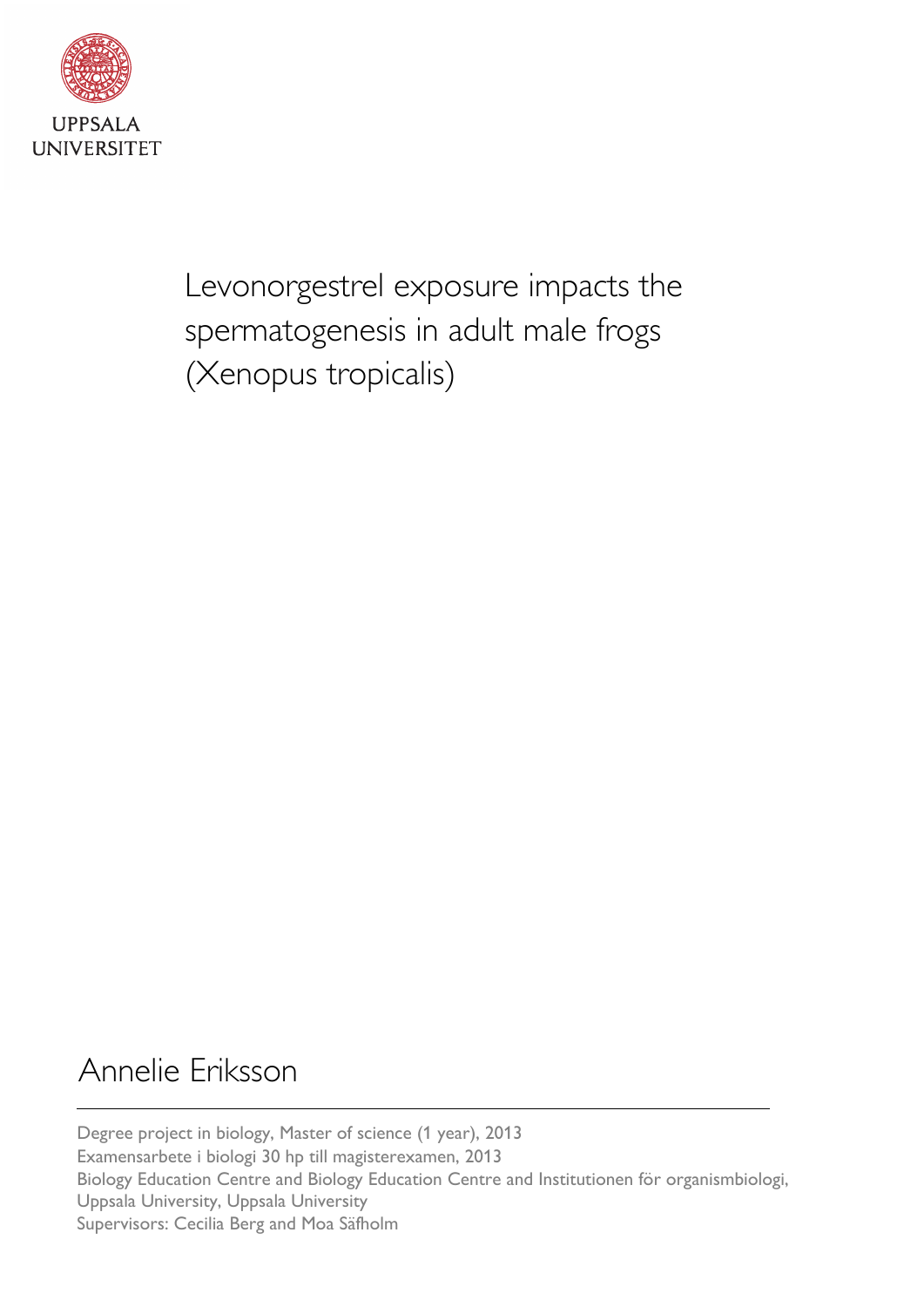## **Table of contents**

| $\overline{2}$ |
|----------------|
| 3              |
| 3              |
| 3              |
| 5              |
| 6              |
| 7              |
| 7              |
| 7              |
| 7              |
| 8              |
| 8              |
| 8              |
| 9              |
| 9              |
| 10             |
| 10             |
| 10             |
| 10             |
| 10             |
| 10             |
| 11             |
| 13             |
| 14             |
| 15             |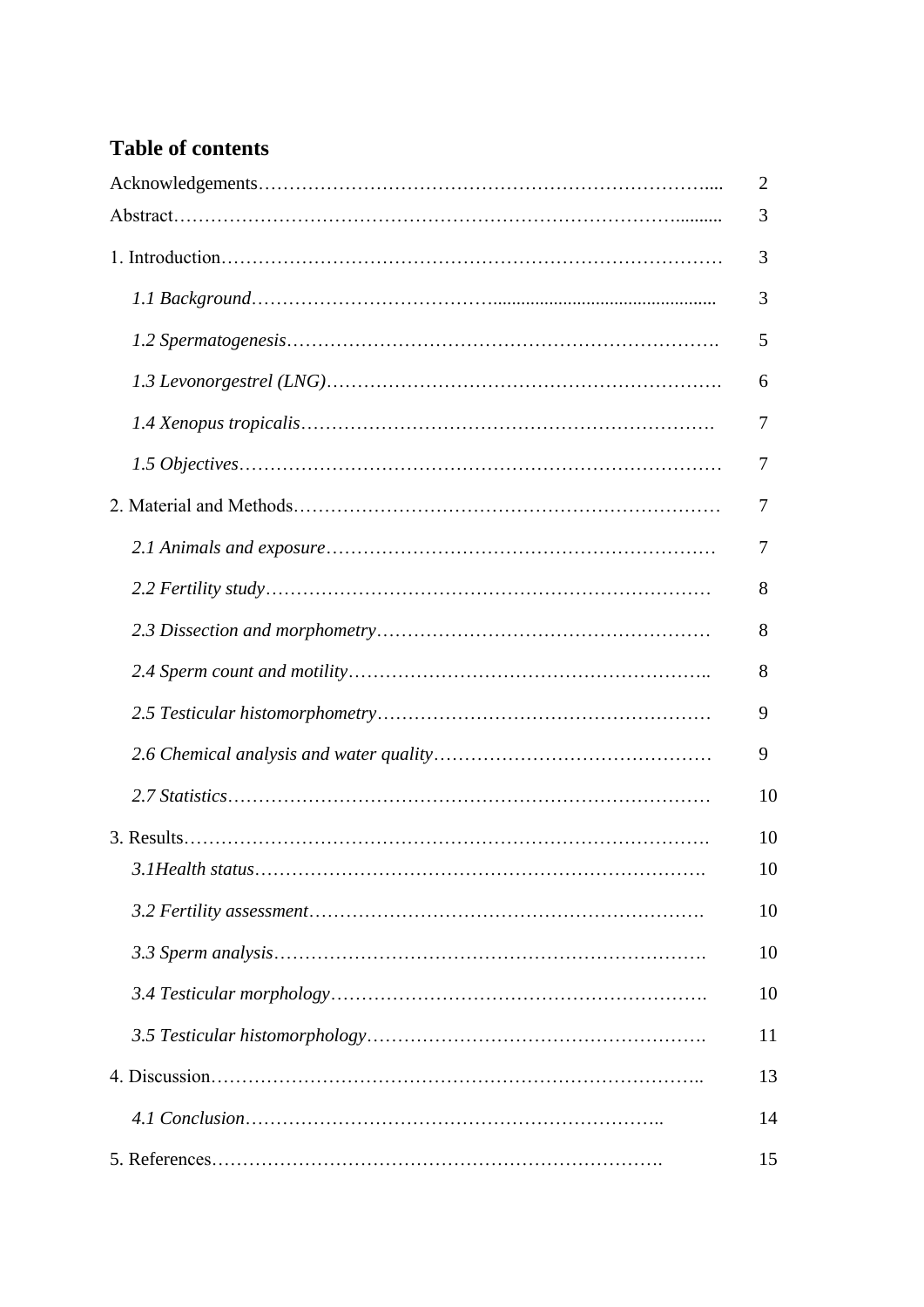## **Acknowledgements**

This master thesis project was carried out at the Department of Environmental Toxicology, Uppsala University. The project is a part of the MistraPharma research program, "Identification and Reduction of Environmental Risk Caused by the Use of Human Pharmaceuticals". MistraPharma aims at identifying human pharmaceuticals currently in use that are likely to be of concern to species in aquatic ecosystems.

Many people have contributed and been of great assistance during this project. First of all I would like to thank my supervisor **Cecilia Berg** and my assistant supervisor **Moa Säfholm** for their excellent guidance and help during this project. I would also especially like to thank **Anna Norder** for a wonderfully "symbiotic" relationship and her friendship during many confusing moments, it was a pleasure working with you. And also a thank you to **Margareta Mattsson** for her help with histology slides and crosswords puzzle and **Jan Örberg** for his engagement and his company during "fika". Thank you to all the people working at the department of Environmental toxicology for a happy time during my master project. And a thank you to my friends and family!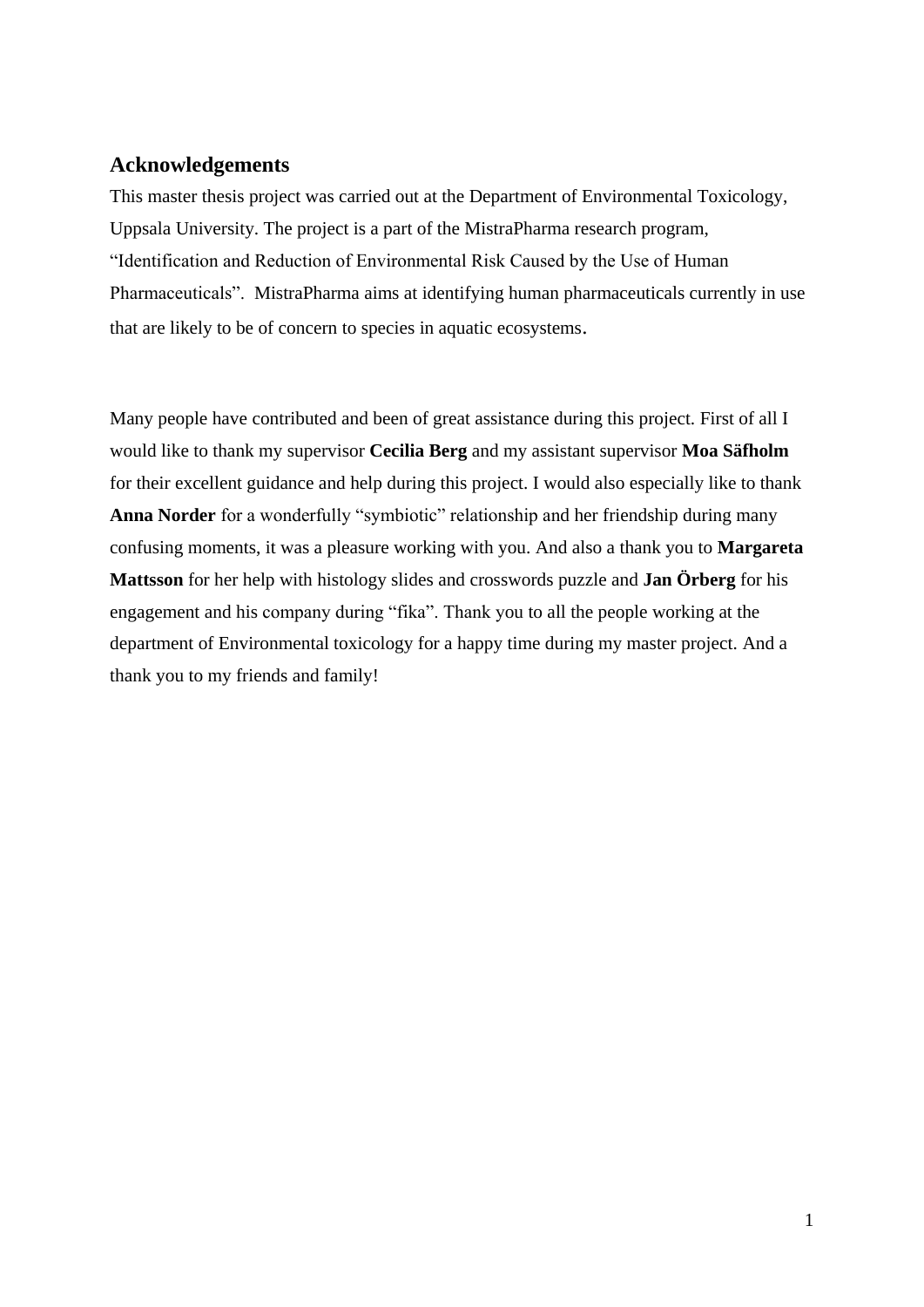#### **Abstract**

**Several pharmaceuticals are today regarded as environmental pollutants. They are found in aquatic environments all around the world. Levonorgestrel (LNG) is a synthetic progesterone found at low concentrations in sewage effluent and surface waters. It has been found to inhibit reproduction in aquatic vertebrates** *e.g.* **frogs exposed as tadpoles and fish. Developmental exposure to LNG resulted in sterile female frogs whereas no effects on male fertility were noted. What is the susceptibility of adult male frogs to progestin toxicity? The aim of this study was to investigate effects of LNG on the male reproductive system including spermatogenesis and sperm quality. The frogs were exposed to LNG for 28 days at the concentrations 0, 0.1 or 1 nM. Histomorphometrical assessments of the testes of LNG exposed frogs revealed an increase in the proportion of immature germ cells, spermatogonia, and a decrease in the number of seminiferous tubules/ testis. To the best of my knowledge this is the first study of reproductive toxicity of a progestin conducted on adult frogs. The results indicate that spermatogenesis seems to be a sensitive target for progestins in adult males.** 

#### **1. Introduction**

Amphibians are declining worldwide, and several factors are likely implicated in these declines including habitat destruction and environmental pollutants *e*.*g*. endocrine disrupting chemicals (EDs) (Houlahan *et al*., 2000). Focus has recently turned to the synthetic progesterone levonorgestrel (LNG), which is commonly used in contraceptives and has been detected in the aquatic environment. Recent research shows that LNG may pose a threat to aquatic wildlife as environmental LNG concentrations have been shown to inhibit egglaying in fish (Zeilinger *et al.,* 2009). Information on reproductive toxicity of LNG in frogs is scarce but a study conducted on frog tadpoles showed that of LNG is a potent developmental toxicant causing female sterility (Kvarnryd *et al*. 2011).

#### *1.1 Background*

The attention to pharmaceuticals in the environment has increased over the past years (Fick *et al*., 2010). Pharmaceutical substances have been detected in surface water around the world and are today regarded as environmental pollutants. Pharmaceuticals are of interest because they are intended to be bioavailable and persistent enough to bring about a specific effect. These physico-chemical properties *i*.*e*. persistence and lipophilicity can lead to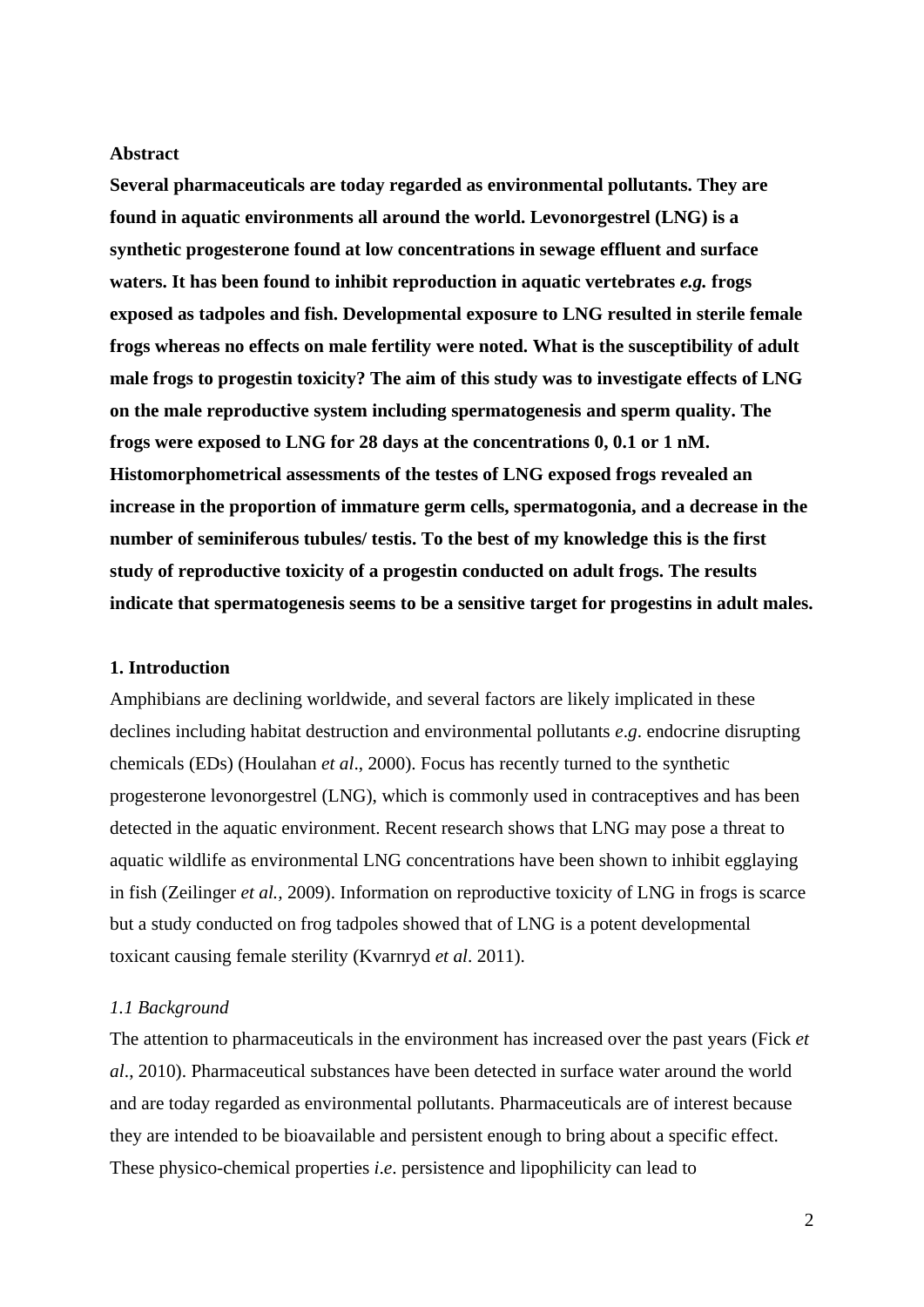bioaccumulation in the environment which might lead to negative impacts on entire ecosystems (Halling-Sørensen *et al*., 1998). Sources of pharmaceuticals in the environment are both human and veterinary medicines (Nikolaou *et al*., 2007). Concentrations (0.001-1 μg L<sup>-1</sup>) of pharmaceuticals have been detected in sewage effluent and surface water (Fick *et al.*, 2010). Aquatic organisms living in recipients of sewage treatment effluents may be especially vulnerable because they are chronically exposed to anthropogenic chemicals in the water. The main sink for chemicals in the environment is surface water, making studies on the effects of environmental contaminants on aquatic organisms very important.

The endocrine system is responsible for production and regulation of hormones and their receptors which in turn manage various physiological processes, such as reproduction and development. EDs can alter the function of the endocrine system by *e.g.* binding to the sex steroid receptors, mimicking or inhibiting actions of endogenous hormones (*e.g.* sex steroids). An ED that has attracted a lot of attention for the last ten years is the synthetic estrogen, ethynylestradiol ( $EE_2$ ), commonly used in contraceptive pills. The estrogenic activity of  $EDs$ is suspected to be involved in reproductive disorders and developmental defects in wildlife (Guilliette, 1994; Toft *et al*., 2004). Studies conducted on wild riverine fish *(Rutilus rutilus)* showed sexual and reproductive disruptions (Jobling *et al*., 1998; Jobling *et al*., 2002). The fish living near sewage effluent known to contain estrogenic chemicals showed a high incidence of intersex males with both male and female gonadal tissue (Jobling *et al*., 1998). Other aquatic vertebrates such as amphibians are also very susceptible to endocrine disruption. Laboratory experiments conducted on frogs (*Xenopus tropicalis*) showed disruption of the testicular and oviductal development resulting in reduced male and female fertility after larval exposure to EE2 concentrations found in surface waters (Gyllenhammar *et al*., 2009).

Recent research has focused on other hormones used in contraceptive pills. Synthetic progesterone (progestin), is used for instance in different contraceptive pharmaceuticals and in post- menopausal therapy medicines (homepage of Fass). Progesterone is a sex steroid hormone which is important for male and female reproduction. Progesterone receptors (PR) are expressed throughout the male and female reproductive organs including the testicle. In male vertebrates progesterone plays a vital role in sperm motility and sperm maturation. Progesterone action is regulated via the hypothalamus-pituitary- gonad axis (HPG). The hypothalamus releases gonadotropin- releasing hormone (GnRH) that stimulates the pituitary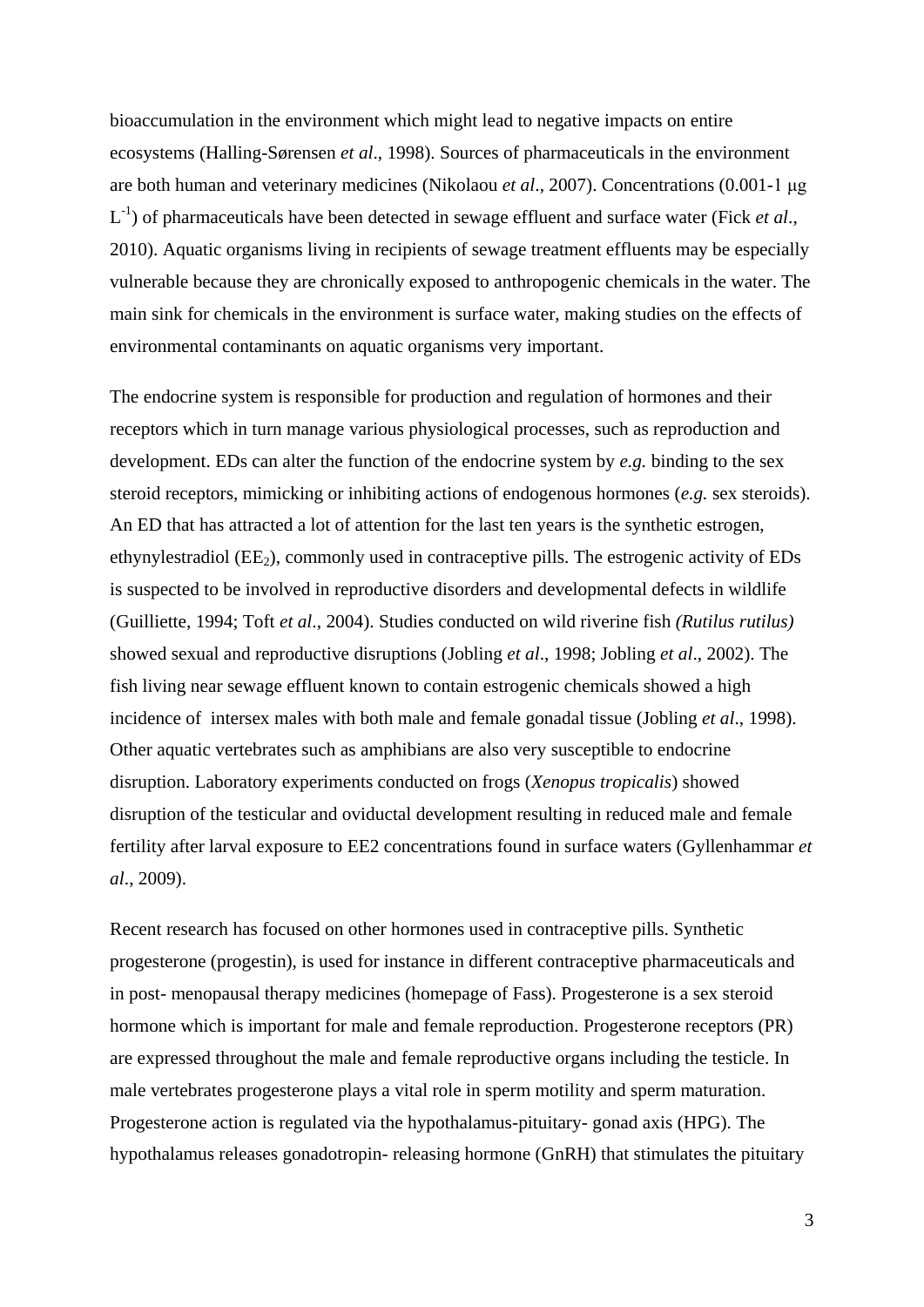to secrete the luteinizing hormone (LH) and follicle-stimulating hormone (FSH). LH and FSH act on the gonads leading to synthesis and release of sex steroids *e.g.* progesterone.

Progestins mimics progesterone to some extent and interact with the PR. The main contraceptive actions are; inhibition of ovulation, production of a thick cervical mucus and transformation of endometrium making it unsuitable for implantation (Erkkola and Landgren, 2005). The progestin levonorgestrel (LNG) is common in contraceptives and it has been detected in the aquatic environment. LNG concentrations in blood plasma of fish caged downstream sewage treatment plants in Sweden ranged between 8.5 and 12 ng mL-1 (Fick *et*   $al$ , 2010). These levels exceeded the LNG concentrations (1ng  $L^{-1}$ ) in the sewage effluent showing that LNG is readily bioconcentrated (Fick *et al*., 2010). Female fish exposed to 0.8, 3.3 or 29.6 ng LNG /L had inhibited egglaying and at the highest concentration they displayed signs of masculinization (Zeilinger *et al*., 2009). These findings show that progestins may pose a threat to reproduction in wild fish. A recent study on frogs shows that tadpole exposure to LNG severely impaired oviduct and ovary development. LNG concentrations of 19 ng/ L (0.06 nM) and 158 ng /L (0.5 nM) caused oviductal agenesis, inhibited oocyte maturation and sterility in female *X. tropicalis* whereas no effects could be observed on testicular development and fertility in males (Kvarnryd *et al*., 2011).

#### *1.2 Spermatogenesis*

Spermatogenesis is the process during which mature sperm cells develops from germ cells. Spermatogenesis in amphibians (frogs and toads) is similar to that of teleost fish (Pudney, 1995). The testis of frogs (and several fish species) consists of seminiferous tubules with germ cell nests in different maturation stages. Within each nest, the germ cells develop synchronously. The nests are produced when a sertoli cell connects to a primary spermatogonium. The spermatogonium enters mitosis and produces a cluster of secondary spermatogonia which is enclosed by the sertoli cell (Pudney, 1995). Secondary spermatogonia transform into primary spermatocytes which undergo meiotic division into secondary spermatocytes. Transformation then proceeds into round and elongated spermatids and finally to spermatozoa (Fig. 1). The last step in spermatogenesis is spermiation, that is when the nest wall breaks and spermatozoa move into the lumen of the seminiferous tubule (Pudney, 1995). The process of spermatogenesis is complex and depends on hormonal and local controlling mechanisms which is not yet fully understood (Pierantoni *et al*., 2002; Sasso-Cerri *et al*., 2004).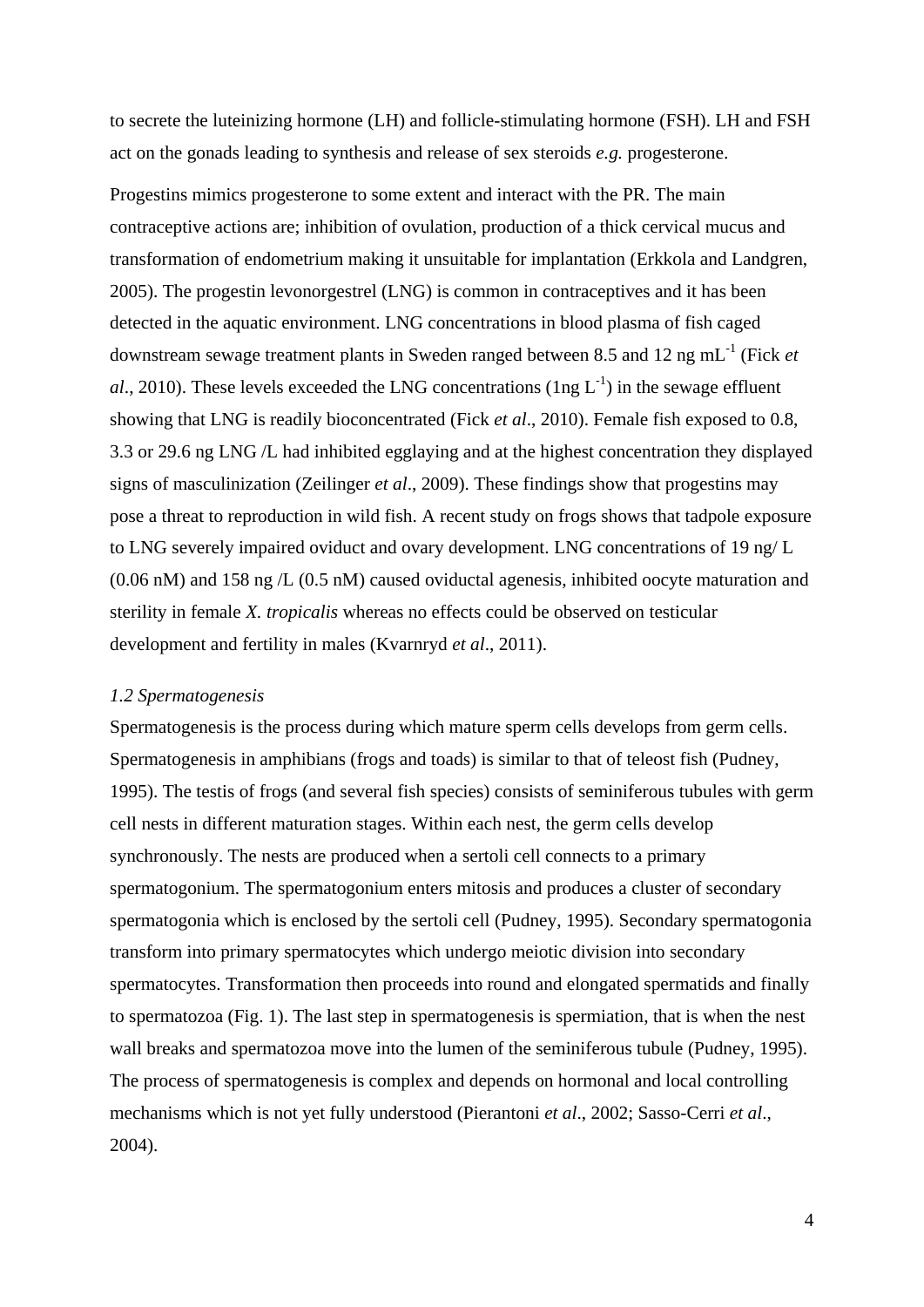

Figure 1. Segments of the different stages of germ cell nests in a seminiferous tubule during spermatogenesis in zebra fish testis. The germinal epithelium contains Sertoli (SE) and germ cells. The interstitial Leydig cells (LE), blood vessels (BV) and peritubular myoid cells (MY) are shown. Type A undifferentiated\* spermatogonia (Aund\*); type A undifferentiated spermatogonia (Aund); type A differentiated spermatogonia (Adiff); spermatogonia type B [B (early–late)]; leptotenic/zygotenic primary spermatocytes (L/Z); pachytenic primary spermatocytes (P); diplotenic spermatocytes/metaphase I (D/MI); secondary spermatocytes/metaphase II (S/MII); early (E1), intermediate (E2) and final spermatids (E3); spermatozoa (SPZ) (Schulz *et al*., 2009)

#### *1.3 Levonorgestrel (LNG)*

Synthetic progesterone is developed from either testosterone or progesterone. LNG is derived from testosterone and is included in the gonane group of 19-nortestosterone derivatives (Sitruk-Ware, 2008). LNG binds to the receptors of progesterone, androgen and estrogen with the binding affinity of 323, 58 and  $< 0.02$  %, respectively, compared to the endogenous human hormones affinity for their target receptor, which is set to 100%. The chemical name of LNG is 13-Etyl-17-hydroxi-18, 19-dinor-17 $\alpha$ -pregn-4-en-20-yn-3-on. LNG has a molecular weight of 312.446 g mol<sup>-1</sup>, a Log  $P_{o/w}$  of 3.55 and CAS no. 797-63-7. The molecular structure is shown in Fig. 2.



Figure 2. The molecular structure of levonorgestrel (Homepage of Fass).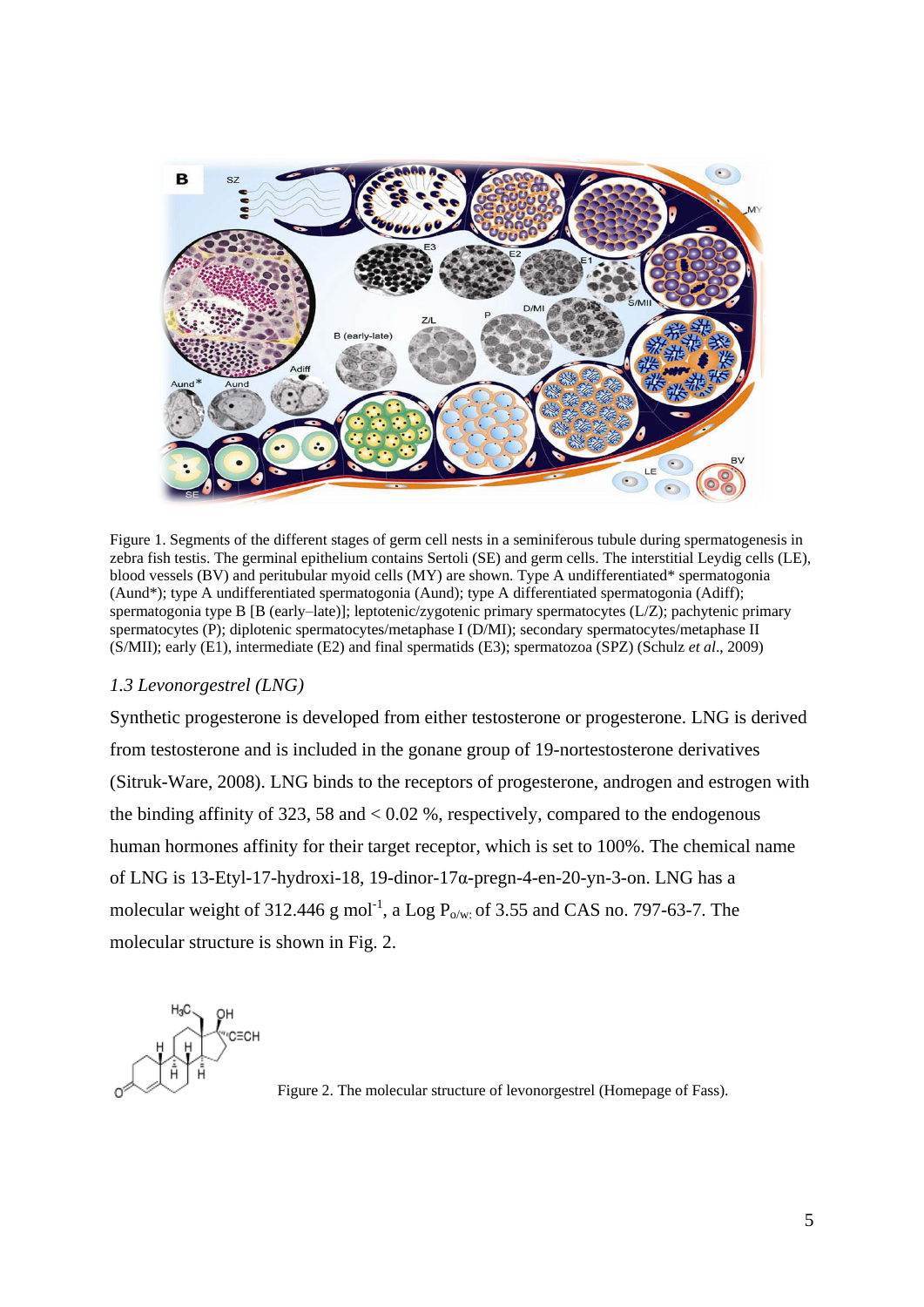#### *1.4 Xenopus tropicalis*

The model organism used in this study is the Western clawed frog (*Xenopus tropicalis*). It is related to the South African clawed frog (*Xenopus laevis)* which is a common laboratory animal. Some advantages of *X. tropicalis* are its lesser size and shorter generation time than *X. laevis*. *X. tropicalis* are native to Africa and their habitat is commonly muddy ponds. An adult female *X. tropicalis* has a body size of 4-5 cm from snout to vent and a weight of 10-50 grams. Males are generally smaller than the females. Sexually mature *Xenopus* males have darkened nuptial pads on their forelimbs and females have a large protruding cloaca. They are fully aquatic during their whole life cycle, which makes them suitable for aquatic studies.

#### *1.5 Objectives*

The main objective of this study was to investigate effects of LNG on fertility and reproductive organs of adult male *X. tropicalis*. Male frogs were exposed to LNG via the water for 28 days. After exposure they were mated with unexposed females to evaluate fertility success. Sperm quality and spermatogenesis were evaluated using cytological and histomorphometrical analyses. A second objective was to contribute to the development of methods to study reproductive toxicity in male frogs.

#### **2. Materials and Methods**

#### *2.1 Animals and exposure*

Eight adult male frogs (*X. tropicalis),* (Xenopus 1, Dexter, MI, USA) were exposed to LNG (CAS no. 797-63-7., Sigma-Aldrich., Steinheim, Germany, purity ≥ 99%) for 28 days. The frogs were exposed separately in 15 L plastic tanks to 0, 0.1 and 1 nM LNG, 31.6 ng/ L and 316 ng/ L, respectively (nominal concentrations). The exposure system was semi-static in which half of the water volume (7.5 L) was renewed and new test solution (15µl) added daily. The water consisted of seven parts deionised water and three parts copper free tap water. The number of frogs in each exposure group was, 3, 3 and 2 respectively. The tanks were saturated two days prior to exposure. Acetone was used to dissolve LNG and the water in all tanks had an acetone concentration of 0.0002%. Samples of water for chemical analysis were taken on exposure day 7, before and after water change, to determine the mean measured concentrations on LNG in the tanks. The tanks were placed in random order in a water bath which held a temperature of  $27 \pm 1^{\circ}$ C. The water conductivity was 130-150 S/m. The frogs were fed tropical fish food (Excel Aquatic Nature, Sweden) three times a week. The light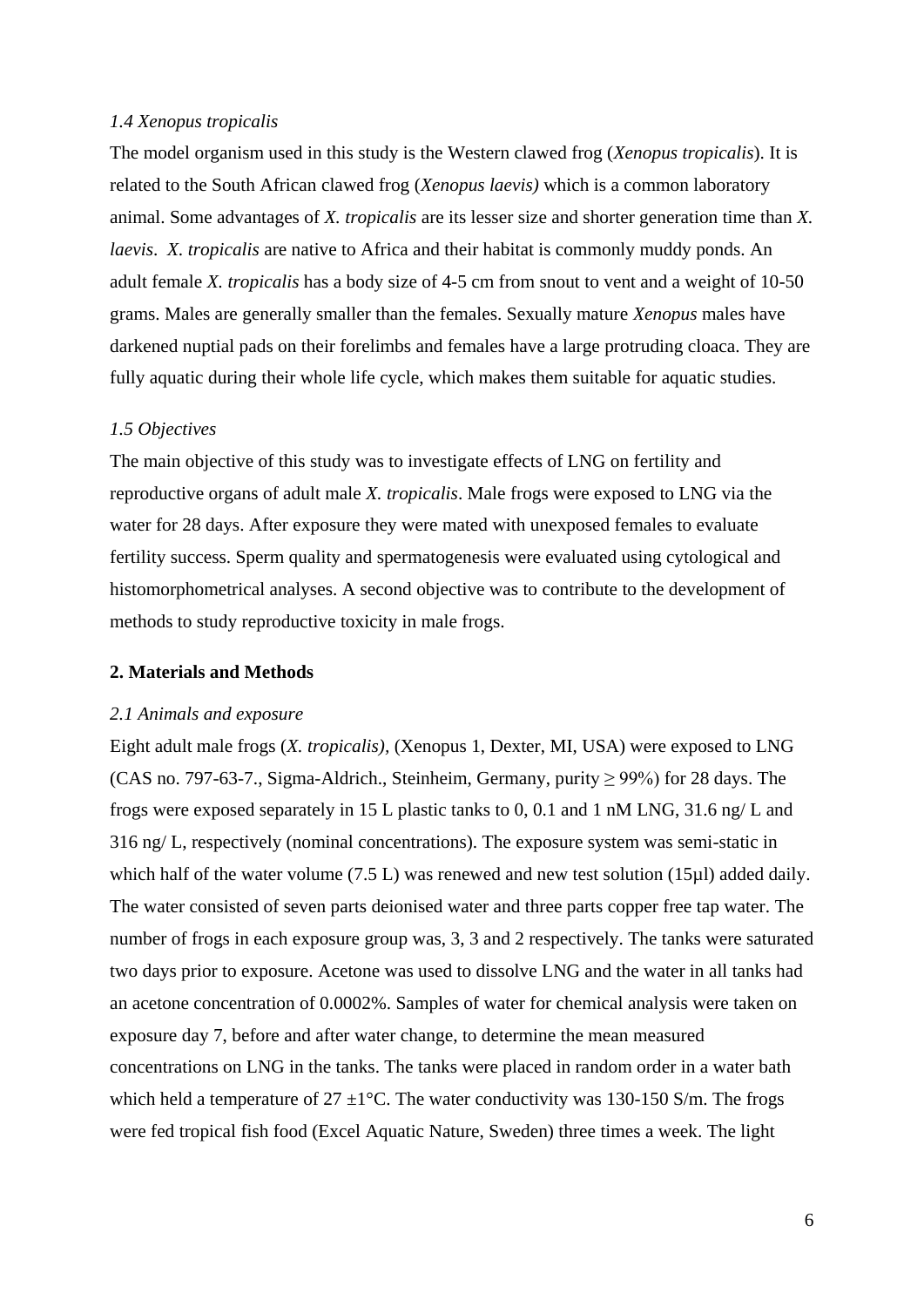period was 12:12 hour light-dark cycle. The animal experiments were conducted with approval from the Uppsala local ethics committee.

#### *2.2 Fertility study*

On exposure day 28 the males were mated with unexposed adult female frogs *(X. tropicalis)*. Before mating the females were primed with human chorionic gonadotropin (hCG) for maturation of oocytes and activation of ovulation. Twenty international units (IU) of hCG in 100µl in 0.9% NaCl were injected into the dorsal lymph sac 24 hours before mating. Another 100 IU (100µl in 0.9% NaCl) was injected shortly before mating. The males were not treated with hCG in case it would interfere with the effects of LNG. The intention was that the hCG treated females would trigger the males into mating. Each frog couple was placed in a breeding tank (10 L) equipped with two petri dishes at the bottom, covered with a steel net for collection and protection of the eggs. The tanks were placed in a water bath with a temperature of  $27\pm1\textdegree C$  and were covered with black plastic bags in a quiet room to mimic a safe reproduction environment.

The frogs were observed every 45 minutes to record timing of amplexus. After six hours the frogs were separated. The total number of ovulated eggs was estimated. The eggs were left in the tank for 24 hours after which fertilization rate was recorded. After the mating the males were anesthetized in 0.7 % benzocaine dissolved in 70% ethanol (CAS no. 94-09-7, Sigma-Aldrich, St. Louise, MO, USA) and killed by decapitation.

#### *2.3 Dissection and morphometry*

Reproductive organs were dissected after the frogs had been euthanized. Body weight, left testis weight and cloaca length were recorded. Gonadosomatic index (GSI) was calculated as left testis weight x 100/ body weight. The right testis with attached kidney was dissected and fixed in formaldehyde (4% in phosphate buffer) and processed for histological evaluation. The left testis was used for sperm analysis.

#### *2.4 Sperm count and motility*

The left testis was, directly after dissection, put in a beaker with a drop of Simplified amphibian Ringers solution (113 mM NaCl, 1 mM CaCl<sub>2</sub>, 2 mM KCl, and 3.6 mM NaHCO<sub>3</sub>). The testis was weighed and transferred to an eppendorf tube containing Ringers solution (0.01 mL/ mg testis weight). The sample was minced and centrifuged for two minutes to separate the spermatozoa from most of the surrounding tissue. 50 µl of the supernatant was transferred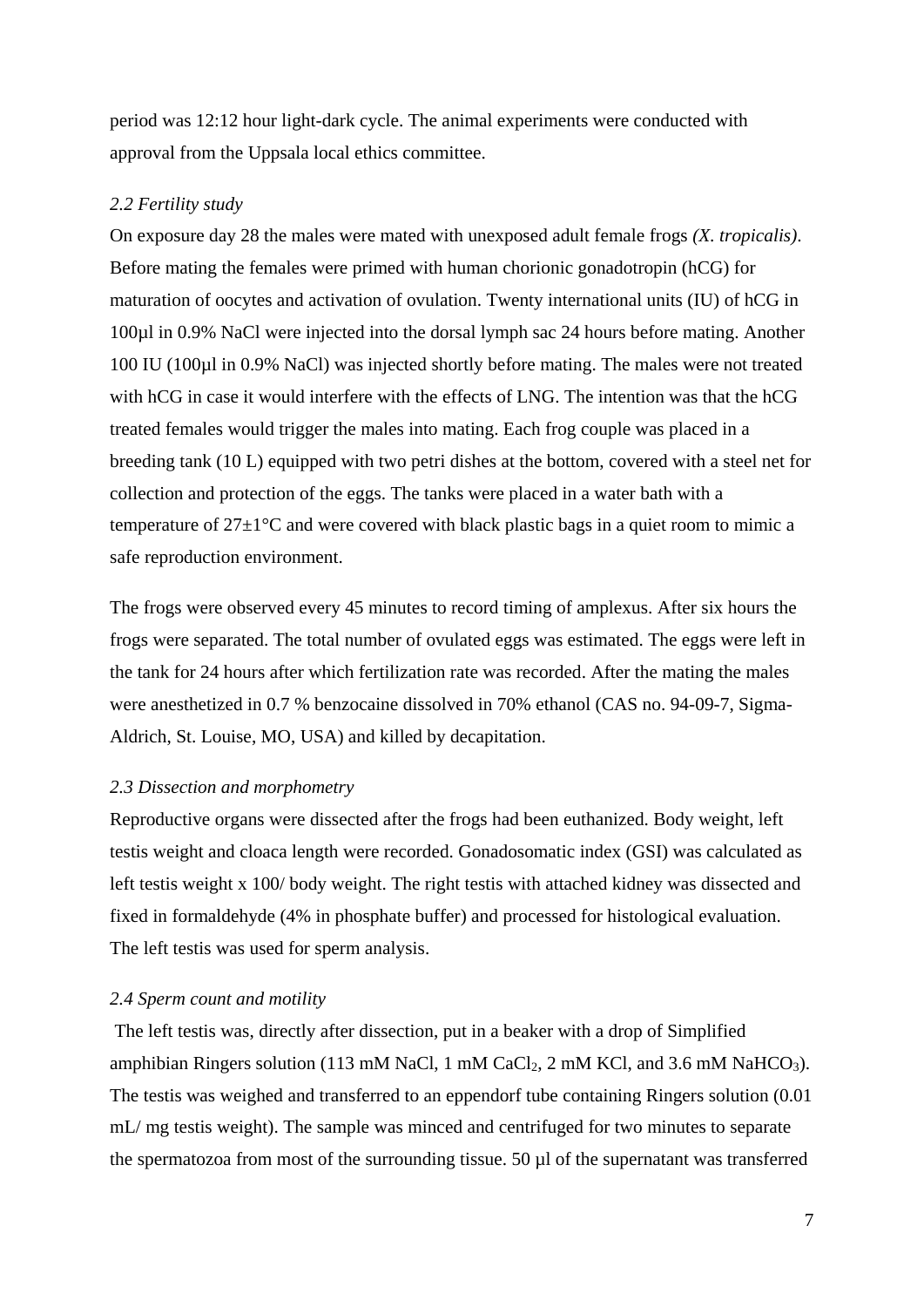to a tube containing deionised water (1:6 dilution) for activation of the spermatozoa. The sample was directly thereafter transferred to a haemocytometer (Fuchs-Rosenthal) and spermatozoa were recorded using a microscope (Leitz, Laborlux 12, x40). Motile and nonmotile spermatozoa in eight squares were counted. Any sign of movement was scored as motility. The percentage of motile spermatozoa was calculated. Sperm concentration was determined as the number of sperm cells/ mg testis weight.

#### *2.5 Testicular histomorphometry*

The right testis connected to the kidney (to preserve *vasa efferentia*) was, after fixation, dehydrated in increasing concentrations of ethanol  $(70 - 99.5%)$  and embedded in methacrylateresin (Technovit 7100, Histolab, Sweden). Transverse sections (2µm) of the testis-kidney complex were sliced at three different levels (anterior – posterior). The sections were stained with hematoxylin (Mayer) in a microwave oven at 60°C for 7 minutes. Thereafter they were rinsed in tap water and stained with eosin (Y) for 1 minute at room temperature. The sections were analysed using a microscope (Leitz, Laborlux 12). The section from the most central part of the testis was used for the histomorphometrical assessment. The number of seminiferous tubules per testicular cross section was counted. Five seminiferous tubule cross sections were randomly chosen for analysis. Only tubular cross sections that had a fairly round shape and contained spermatozoa in lumen were analysed. Each of the five seminiferous tubules was assessed for the following histological parameters: diameter, number of germ cell nests, the stage of the germ cell nests, and amount of spermatozoa in lumen. The germ cell nests were classified into four stages; spermatogonia, spermatocytes, spermatids and spermatozoa according to the criteria defined by Kalt (Kalt, 1976). The amount of spermatozoa in the seminiferous tubules lumen was estimated and converted into the scores 1 to 3. Tubules with no or little spermatozoa were assigned score 1 and those with the highest amount were assigned 3. The diameter of the testis and seminiferous tubules was measured with the software Photoshop.

#### *2.6 Chemical analysis*

Chemical analysis of the water showed that the mean measured concentrations (mean, S.D.) of LNG were 0, 0.15 nM ( $\pm$ 0.02) and 1.7 nMs ( $\pm$ 0.07) corresponding to 47.4 ng/ L and 537.2 ng/ L. Chemical analysis of the water was conducted using liquid chromatography and mass spectrometry (LC/MS/MS) by Dr. Jerker Fick, Department of Chemistry, Umeå University, Sweden. Details of the analytical method are presented in (Kvarnryd *et al.*, 2011).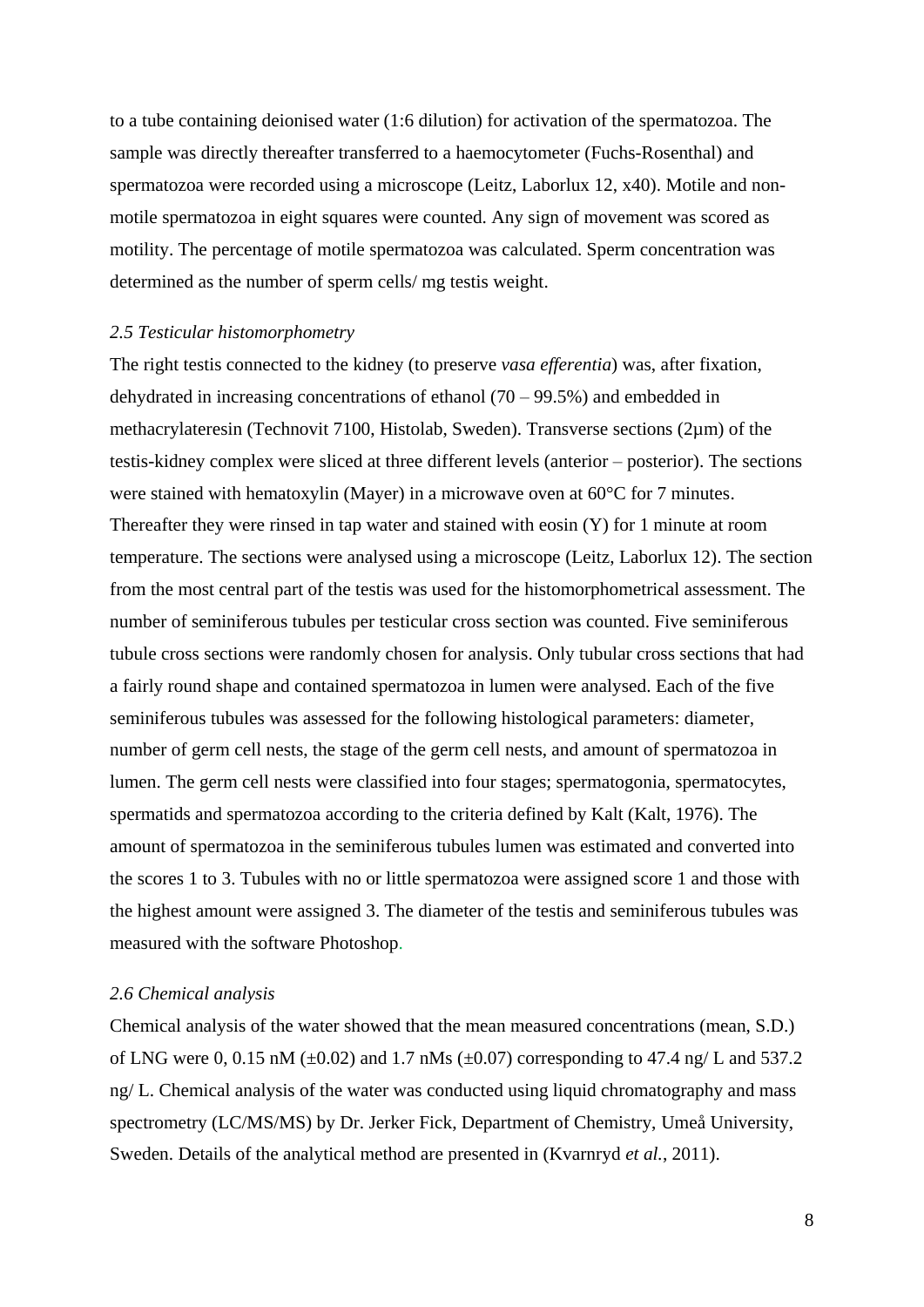### *2.7 Statistics*

The results were analyzed for significant differences between the three exposure groups using Kruskal-Wallis-test (Graphpad Prism 5.0). T-test was used to analyze significant differences between the control and the exposed groups (0 vs. 0.1nM, and 0 vs. 1.0 nM). The level of significance was set to  $p < 0.05$ .

## **3. Results**

## *3.1 Health status*

There were no behavioural or eating habit anomalies or other signs of distress among the frogs. No deaths occurred.

## *3.2 Fertility assessment*

Results from the fertility and reproduction studies are shown in Table 1. None of the couples including control animals formed amplexus. The fertility success of the males could therefore not be determined. All females except one that was mated with a male from the 0.1 nM exposure group laid eggs but there were no signs that the eggs were fertilized.

## *3.3 Sperm analysis*

The motility of spermatozoa did not differ significantly between the groups. The highest frequency of mobile spermatozoa was seen in the 1 nM group (Table 1). The concentration of spermatozoa was lower in the exposure groups than in the control, but a statistical difference could not be ascertained.

## *3.4 Testicular morphology*

There were no significant differences between the groups in GSI, testis weight or body weight (Table 1). The testis of one frog in the 0.1 nM exposure group and one frog in the control group were divided into three and two segments, respectively.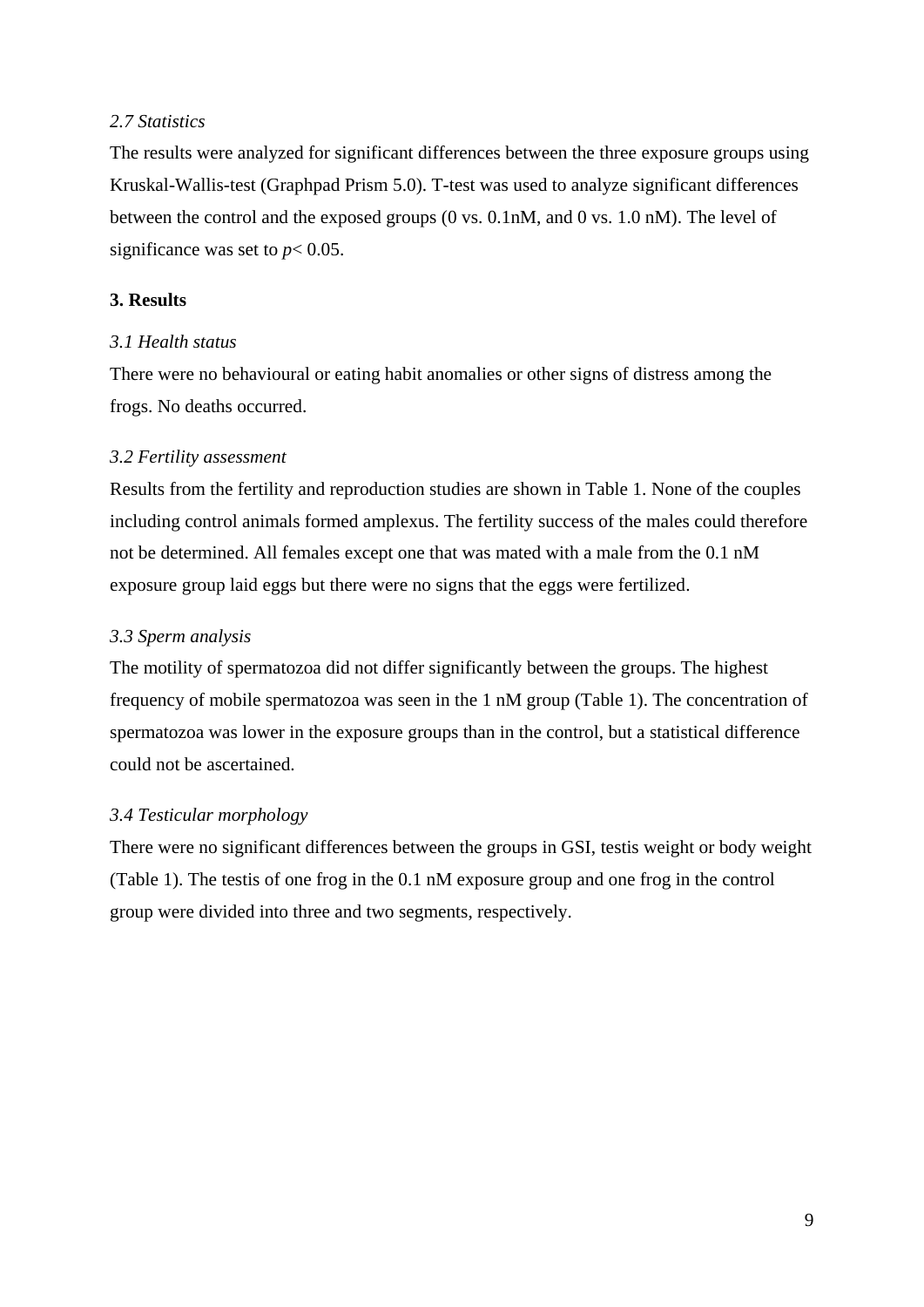| Concentration<br>(nM LNG) | Amplexus<br>success<br>$(\%)$ | Body weight<br>(g) | Testis weight<br>(g) | GSI <sup>a</sup><br>$(\%)$ | Concentration<br>spermatozao <sup>b</sup><br>$(10^3)$ | Motile<br>spermatozoa<br>$(\%)$ |
|---------------------------|-------------------------------|--------------------|----------------------|----------------------------|-------------------------------------------------------|---------------------------------|
| Control<br>$(n=3)$        | 0                             | 8.80(0.36)         | 0.0141(0.004)        | 0.160(0.049)               | 647 (74)                                              | 49 (17)                         |
| 0.1<br>$(n=3)$            | 0                             | 8.78 (0.38)        | 0.0145(0.002)        | 0.165(0.019)               | 506 (191)                                             | 49 (11)                         |
| 1.0<br>$(n=2)$            | $\boldsymbol{0}$              | 9.10(0.37)         | 0.0159(0.0006)       | 0.174(0.0002)              | 263 (186)                                             | 71(3)                           |

**Table 1**. Results from the fertility and reproduction study in adult male frogs (*Xenopus tropicalis*) after 28 days of exposure to levonorgestrel (LNG). The data are presented as mean (**±**S.D.) values, except for amplexus success.

n= Number of frogs

<sup>a</sup>Gonadosomatic index, calculated as testis weight / bodyweight

 $<sup>b</sup>$  Number of spermatozoa / mg testis</sup>

#### *3.5 Testicular histomorphometry*

The results of the histomorphometrical analysis are presented in Table 2 and 3. The LNG exposed groups had a higher fraction of spermatogonial nests compared to the control group (Fig. 3), but a statistically ascertained difference was found only between the 0.1 nM group and control  $(p= 0.041)$  (Table 3). There were no significant differences between the groups regarding the proportions of the other germ cell stages *i.e.* spermatocytes and spermatids. The estimated amount spermatozoa in the seminiferous tubule lumen did not differ between the exposures.

| Concentration<br>(nM LNG) | Cell nests/<br>seminiferous | exposure to levonorgestrel (LNG). Data presented as mean (±S.D.)<br>Stages of germ cell nests in seminiferous tubules (%) |               |            |  |
|---------------------------|-----------------------------|---------------------------------------------------------------------------------------------------------------------------|---------------|------------|--|
|                           | tubules<br>(number)         | Spermatogonia                                                                                                             | Spermatocytes | Spermatids |  |
| Control<br>$(n = 3)$      | 13.7(6.1)                   | 8.4(3.0)                                                                                                                  | 66.2(5.3)     | 24.6(1.7)  |  |
| 0.1<br>$(n = 3)$          | 13.9(5.3)                   | $19.3(5.6)^{*}$                                                                                                           | 57.9(4.3)     | 24.4(3,7)  |  |
| 1.0<br>$(n = 2)$          | 17.3(5.8)                   | 16.4(7.9)                                                                                                                 | 61.3(2.5)     | 22.0(1.6)  |  |

**Table 2.** Results of histomorphometrical assessments of adult male frog (*Xenopus tropicalis*) testis after 28 days  $\text{measured (LMC)}$ . Data presented as  $\text{LMC}$ .

<sup>\*</sup>Significantly different compared to control  $p = 0.041$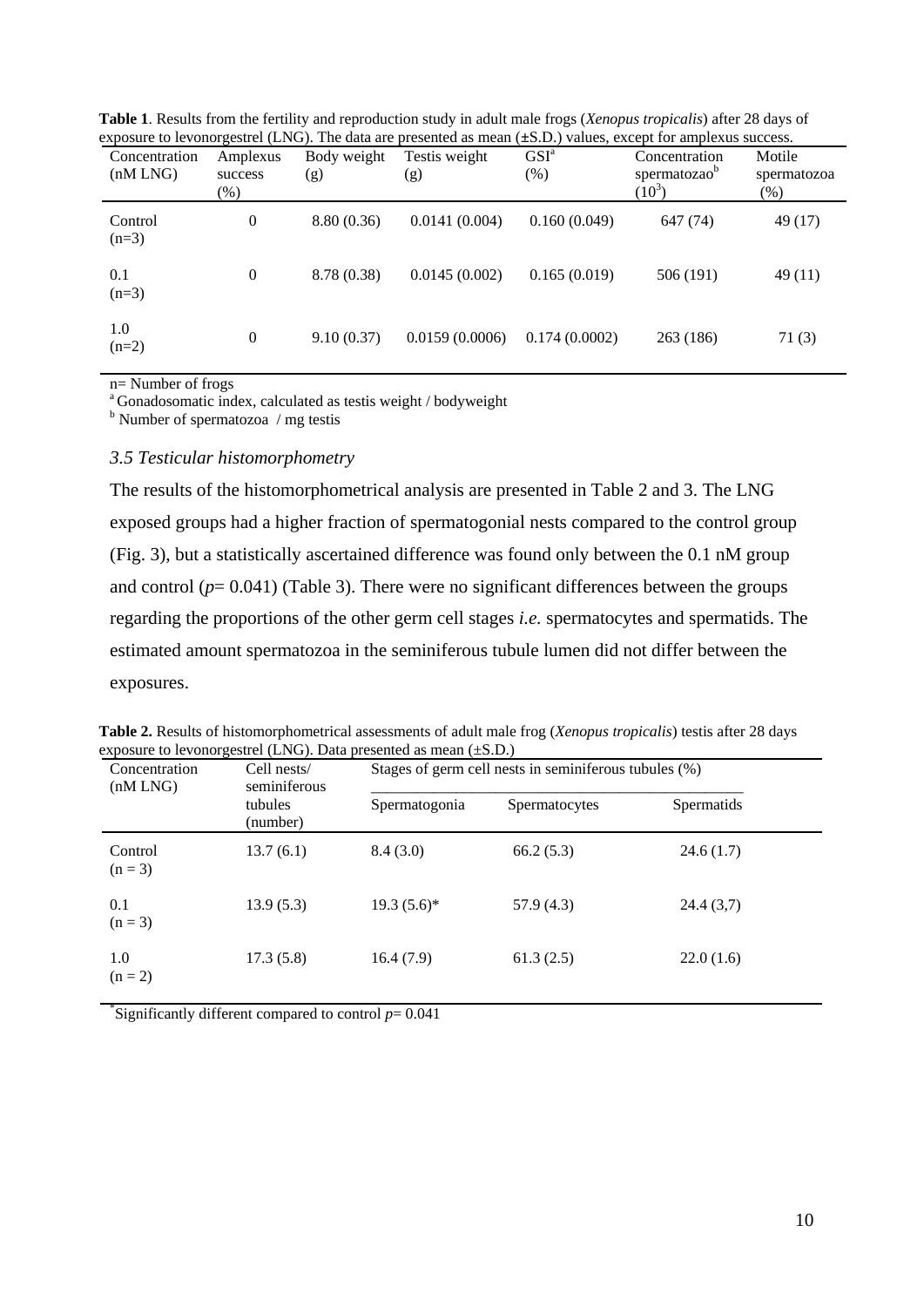

Concentration of LNG (nM)

Figure 3. The proportion of spermatogonial nests in testicular cross sections from male frogs *(Xenopus tropicalis*) after 28 days of exposure to levonorgestrel (LNG). Data presented as mean  $\pm$  S.D. n=3, 3, and 2 in the control, 0.1 nM, and 1.0 nM, respectively. Significant differences were found between the three treatments. Statistics were examined by ANOVA, Kruskal-Wallis test (*p*= 0.025). \* T-test, Mann-Whitney showed significant differences between control and 1 nM LNG  $p = 0.019$ .

The number of seminiferous tubules in the testis differed significantly between the three groups ( $p = 0.044$ , Table 3, Fig. 4). Males exposed to 1.0 nM LNG had a significantly reduced amount of seminiferous tubules per cross section compared to controls. No significant differences between the three groups in testis or seminiferous tubules diameter were found.

| Testis diameter<br>(mm) | Seminiferous tubule diameter<br>(mm) | Seminiferous tubules/ testis<br>(number per cross sections) |
|-------------------------|--------------------------------------|-------------------------------------------------------------|
| 1.78(0.45)              | 0.25(0.063)                          | 56(5)                                                       |
| 1.62(0.15)              | 0.26(0.069)                          | 43(3)                                                       |
| 1.57(0.70)              | 0.25(0.054)                          | $31(12)*$                                                   |
|                         |                                      |                                                             |

**Table 3.** Results of histomorphometrical assessments of adult male frogs (*Xenopus tropicalis*) testis after 28 days of exposure to levonorgestrel (LNG). The data are presented as mean (**±**S.D.) values.

\* Significantly different from control group, *p*= 0.044.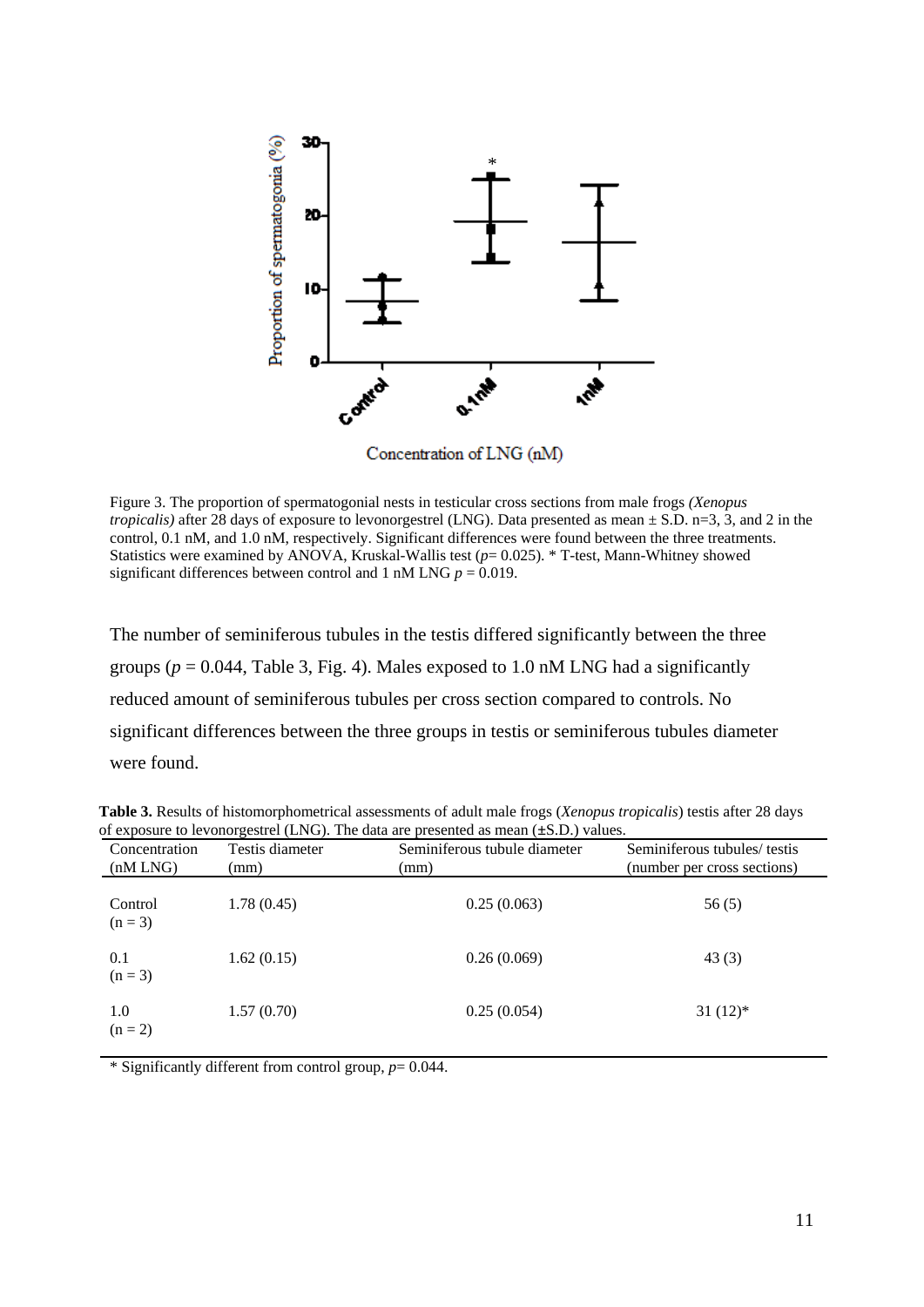

Concentration of LNG (nM)

**Figure 4**. The number of seminiferous tubules per testicular cross section from adult male frogs *(Xenopus tropicalis*) after 28 days of exposure to levonorgestrel (LNG). Data presented as mean  $\pm$  S.D., n=3, 3, and 2 in the control, 0.1 nM, and 1.0 nM, respectively.  $*$  Significantly different from control group ( $p < 0.05$ ).

#### **4. Discussion**

The results of this study showed that 31.6 ng/ L (0.1 nM) of the progestin LNG induced an increase of the immature germ cells, spermatogonia, indicating that the spermatogenesis was impacted. To the best of my knowledge this is the first study of reproductive toxicity of a progestin conducted on adult frogs. A significant decreased number of seminiferous tubules was found at 316 ng/ L (1.0 nM) LNG compared to the control. A preliminary finding in this study also indicated a lower sperm concentration in the LNG exposed males compared with the controls. Even though this difference was not statistically ascertained, the finding is interesting and will be followed up. Interestingly, exposure of *X. tropicalis* tadpoles to LNG at concentrations of 19 ng/ L (0.06 nM) and 158 ng /L (0.5 nM) had no observed effects on testicular development, fertility, or sperm count in adult males (Kvarnryd *et al*., 2011). This implies that male frogs are more sensitive to LNG as adults than as tadpoles.

In humans, progestin contraceptives act by suppressing gonadotropin (FSH and LH) secretion (Nieschlag *et al*., 2003). An in vitro study conducted on testicular tissue from newts (*Cynops pyrrhogaster)* showed that FSH is needed for the differentiation of spermatogonia into spermatocytes (Yazawa *et al*., 2002). In testicular tissue cultured without FSH the differention of spermatogonia into spermatocytes had completely ceased after two weeks, but the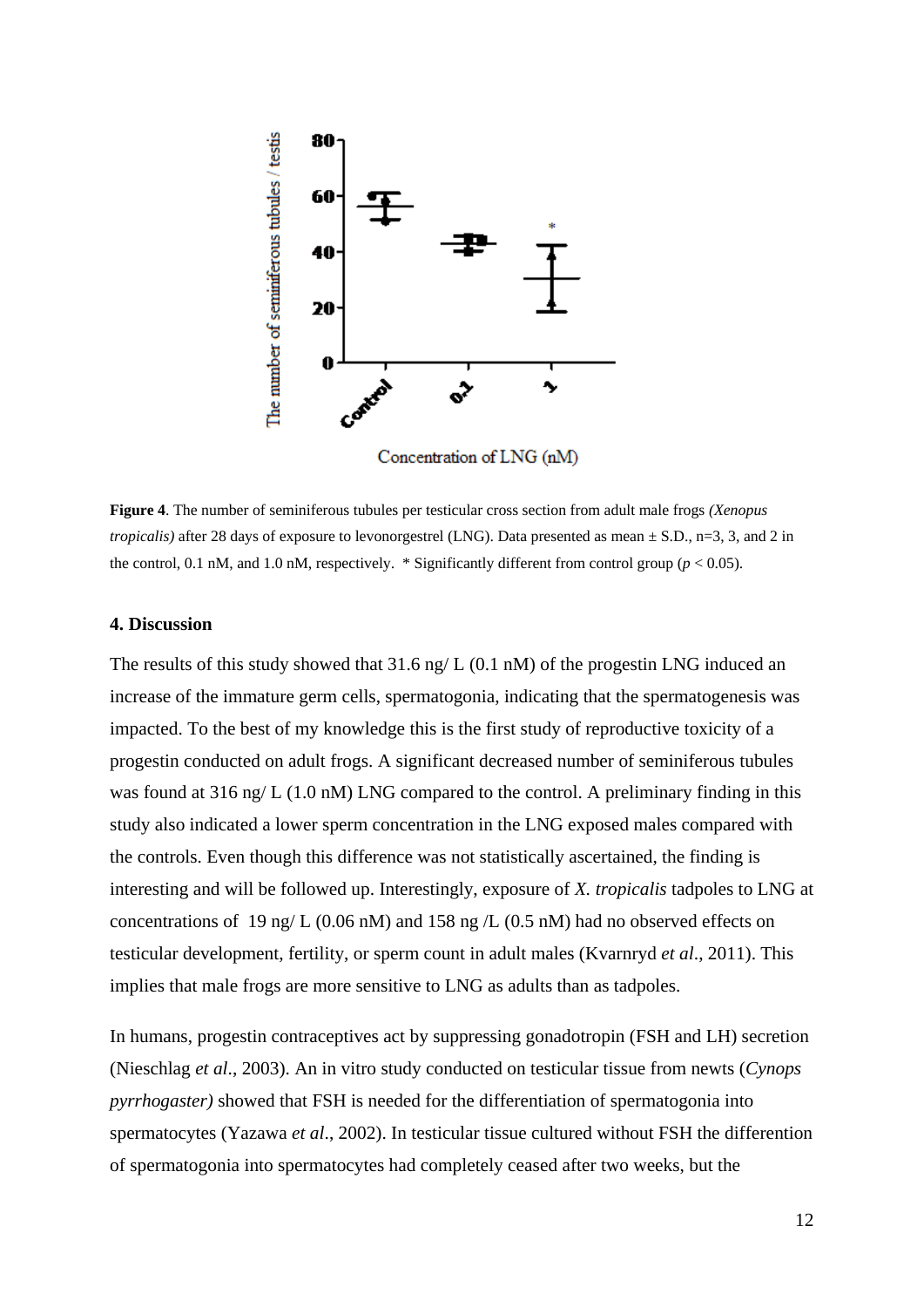proliferative activity of spermatogonia was still maintained, though at a decreased rate (Yazawa *et al*., 2002). If LNG caused a suppression of gonadotropin release in the exposed frogs this might explain the increased proportion of spermatogonia seen in the present study.

LNG is derived from testosterone and has partial affinity to the androgen receptor. Hence, it is interesting to compare the present impact on spermatogenesis of LNG with that of an androgenic substance. Exposure of adult male frogs (*Rana pipiens*) to the androgen dihydrotestosterone (DHT) for 30 days resulted in a reduction of spermatogonia and primary spermatocytes, while secondary spermatocytes, spermatids and spermatozoa were unaffected or stimulated by DHT (Tsai *et al*., 2005). These findings are directly contradictive to the result in the present study. This strongly suggests that the observed effects of LNG on spermatogenesis in adult *X. tropicalis* were progestagenic.

It was not possible to analyze fertility success of the LNG exposed males as the frogs failed to form amplexus when only the females were primed with hCG. The fertility success of the LNG exposed males must therefore be assessed by other endpoints such as spermatogenesis. The results of the present study indicate that spermatogenesis is a sensitive endpoint for progestagenic effects in male frogs. The indication of reduced sperm concentration in the LNG exposed males need to be followed up in order to understand the risk progestins may pose to fertility in male frogs.

The decreased number of seminiferous tubule in the testes of the LNG exposed males is difficult to interpret. No effects on testis size, weight, or seminiferous tubule diameter could be seen. In a 21-day study on adult fathead minnows (*Pimephales promelas*) males exposure to 0.8, 3.3 and 29.6 ng LNG/ L appeared to increase the testis and tubule area as well as the number of spermatozoa in the tubular lumen though the data was not statistically analyzed due to a low sample size (Zeilinger *et al*., 2009). The observations in the fathead minnows seem to be contradictive to the results in the present study.

#### *4.1 Conclusions*

Exposure of adult male frogs to LNG impacted the spermatogenesis by increasing the proportion of spermatogonia and decreasing the number of seminiferous tubule/ testis. Effects on spermatogenesis in frogs seem to be a sensitive endpoint for progestins. Further investigation into the reproductive toxicity of LNG in male frogs is warranted to understand the risk posed by progestagenic chemicals on reproduction in wild frogs.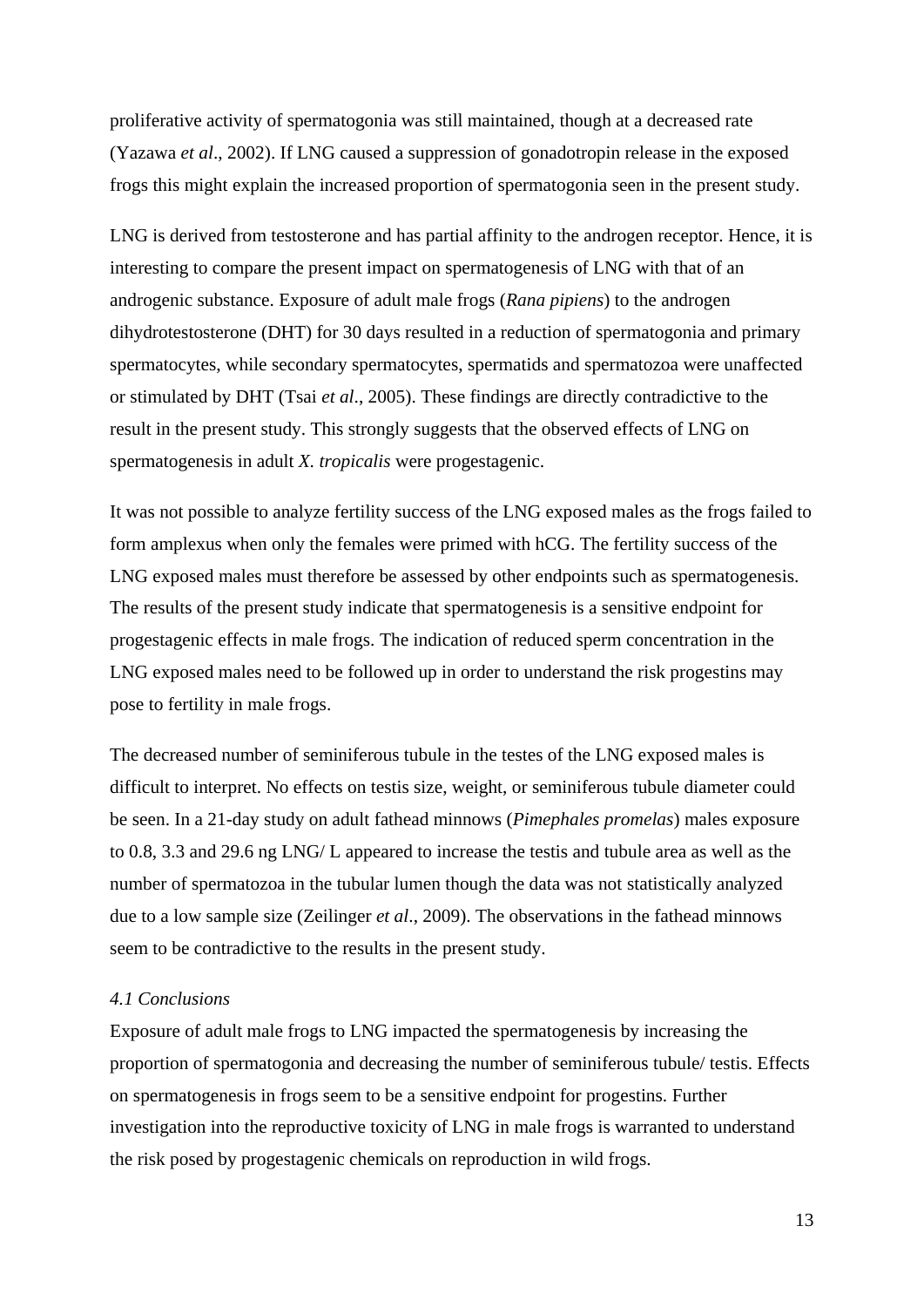## **5. References**

Erkkola, R. and B.-M. Landgren (2005). "Role of progestins in contraception." Acta Obstetricia et Gynecologica Scandinavica **84**(3): 207-216.

Fick, J., et al. (2010). "Therapeutic Levels of Levonorgestrel Detected in Blood Plasma of Fish: Results from Screening Rainbow Trout Exposed to Treated Sewage Effluents." Environmental Science & Technology **44**(7): 2661-2666.

Guilliette, L. J. J., Gross, T.S., Masson, G.R., Matter, J.M., Percival, H.F., Woodwaed, A.R. (1994). "Developmental abnormalities of the gonad and abnormal sex hormone concentrations in juvenile alligators from contaminated and control lakes in Florida." Eviron. Health Perspect. **102**: 680-688.

Gyllenhammar, I., et al. (2009). "Reproductive toxicity in Xenopus tropicalis after developmental exposure to environmental concentrations of ethynylestradiol." Aquatic Toxicology **91**(2): 171-178.

Halling-Sørensen, B., et al. (1998). "Occurrence, fate and effects of pharmaceutical substances in the environment- A review." Chemosphere **36**(2): 357-393.

Houlahan, J. E., et al. (2000). "Quantitative evidence for global amphibian population declines." Nature **404**(6779): 752-755.

Jobling, S., et al. (2002). "Wild intersex roach (Rutilus rutilus) have reduced fertility." Biology of Reproduction **67**(2): 515-524.

Jobling, S., et al. (1998). "Widespread sexual disruption in wild fish." Environmental Science & Technology **32**(17): 2498-2506.

Kalt, M. R. (1976). "Morphology and Kinetics of Spermatogenesis in Xenopus-Laevis." Journal of Experimental Zoology **195**(3): 393-407.

Kvarnryd, M., et al. (2011). "Early life progestin exposure causes arrested oocyte development, oviductal agenesis and sterility in adult Xenopus tropicalis frogs." Aquatic Toxicology **103**(1-2): 18-24.

Nieschlag, E., et al. (2003). "Use of progestins in male contraception." Steroids **68**(10-13): 965-972.

Nikolaou, A., et al. (2007). "Occurrence patterns of pharmaceuticals in water and wastewater environments." Analytical and Bioanalytical Chemistry **387**(4): 1225-1234.

Pierantoni, R., et al. (2002). "The amphibian testis as model to study germ cell progression during spermatogenesis." Comparative Biochemistry and Physiology Part B: Biochemistry and Molecular Biology **132**(1): 131-139.

Pudney, J. (1995). Spermatogenesis in nonmammalian vertebrates. Microscopy research and technique. **32:** 459-497.